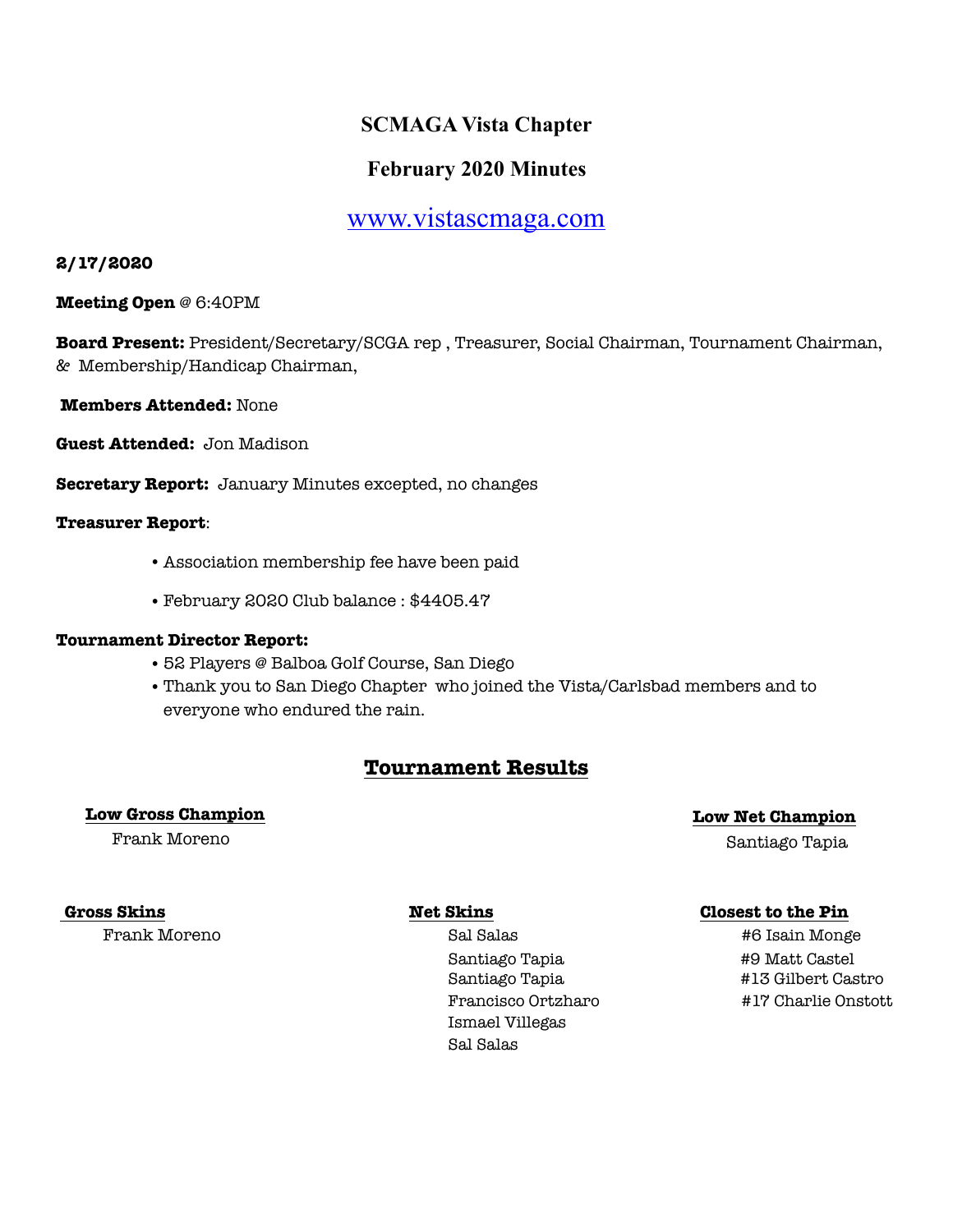### **Next Tournament**

# •**Please call Rudy Navarro if you are planning to play**

- •Course: Pala Mesa
- Date: Mar 8th 8:30 Shot Gun
- •Cost : \$65

## **Important Note: CLUB Championship @ Camp Pendleton (September 2020)**

**•** Over the next few tournaments there will be a sign-up sheet that you must complete before this tournament. **If you fail to do this you will not be allow on the base.**

## **Membership Chairman Report:**

- 50 active members
- 2020 Memberships Due:
	- If you have not paid your 2020 membership you have been dropped. Please contact Jim Ozbirn to be reinstated
- New Member
	- Jon Madison is joining Vista MAGA at the Pala Mesa Tournament

# **Handicap Chairman:** No Report

**SCGA Chairman Report:** No Report

**Sargent of Arm Report:** No Report

**Web Chairman:** No Report

## **Social Chairman:**

•**Jack and Jill Tournament:** Gabe Granados is planning this tournament, no date decided.

**Rules Chairman/Committee:** No Rules to Cover

## **Old Business:**

- Palm Springs Championship Tournament:
	- Tahquitz Creek Golf Resort and "Embassy Suites Hotel" in Palm Desert.
	- You can now make your reservation
	- Embassy Suites Hotel link below
	- [http://embassysuites.hilton.com/en/es/groups/personalized/P/PLMDRES-](http://embassysuites.hilton.com/en/es/groups/personalized/P/PLMDRES-SCM-20200518/index.jhtml)SCM-20200518/index.jhtml
- The Board Members are looking for fresh new ideas for: